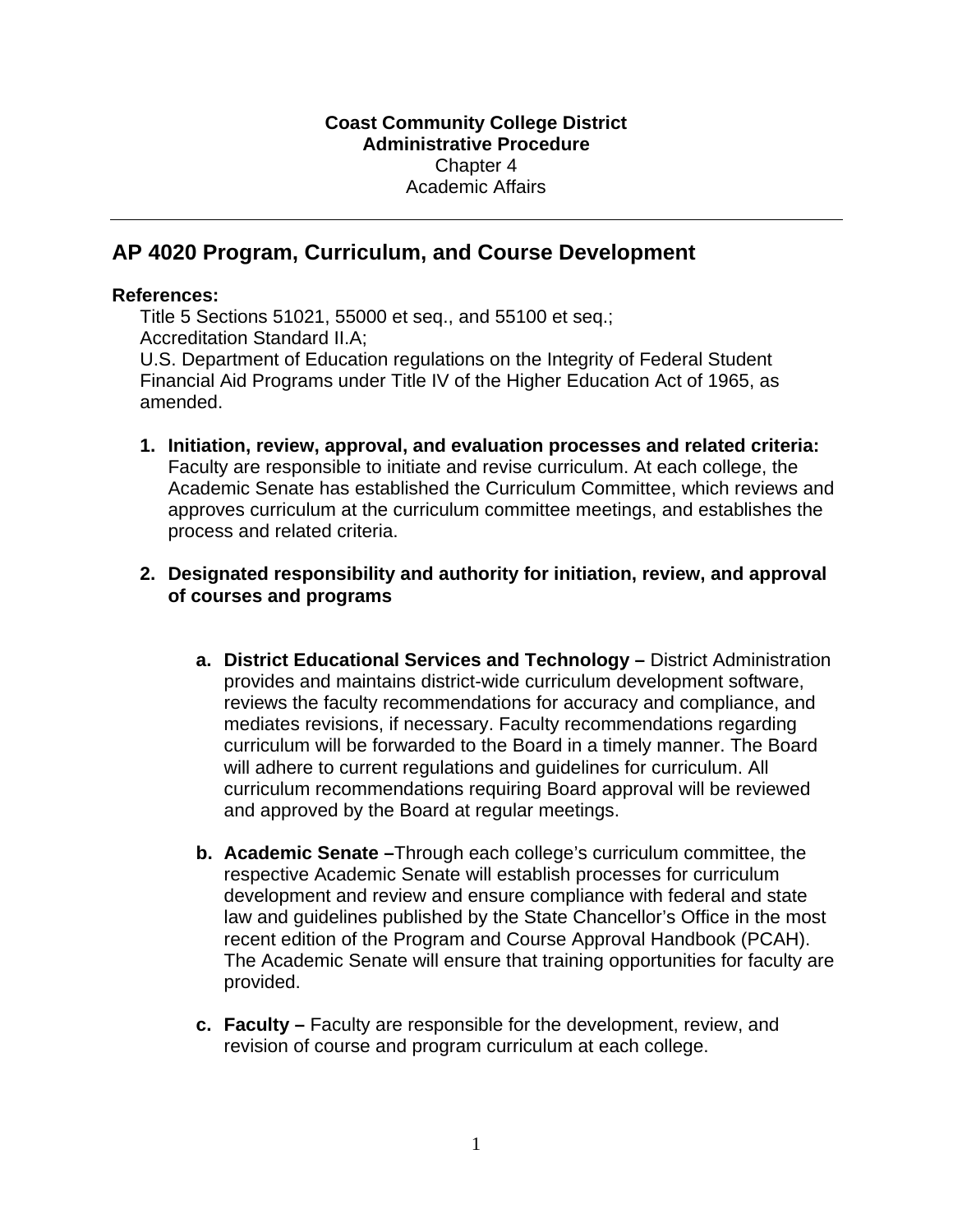- **d. Departments** Departments at each college review curriculum on a regular basis as required including updating and revising existing curriculum and recommending new courses and/or programs. Career technical education programs will utilize job-market data and other related information for development and revision of curriculum.
- **e. Curriculum Committee** The Curriculum Committee structure is established by the Academic Senate. Voting members are elected or assigned by the Academic Senate (e.g., articulation officer, librarian).
- **f. Articulation Officer –** The articulation officer consults with faculty in review of new and revised courses and assists with articulation and transfer requirements.
- **g. College Office of Instruction** College Administrators are responsible to facilitate the processes established for curriculum development and revision as established by each college's Academic Senate and are accountable for moving the recommendations of faculty to the District for review and approval of the Board. The College Office of Instruction is responsible for making sure that the requested curriculum change/addition is fiscally sound and can actually be offered and or successfully implemented (e.g., pre-requisite implementation or courses/programs that require regional/state approvals).
- **3. Timelines and limits for the process –** Each college curriculum committee will establish timelines for the processing of curriculum in accordance with the Board meeting schedule and transfer considerations. The timelines will be published.
- **4. Publication of changes and maintenance of records –** Each college will ensure that curriculum changes are published in the college catalog, and the College Office of Instruction will ensure that the curriculum records are maintained and accessible.
- **5. Use of a range of delivery systems and modes of instruction –**The curriculum committee will ensure that curriculum will meet standards for the proposed modes of instruction.

The District shall provide annual certification to the California Community Colleges Chancellor's Office pertaining to the approval of credit courses and credit programs as required under Title 5 Sections 55100 and 55130.

## Credit Hour

One credit hour of community college work (one unit of credit) shall require a minimum of 54 semester hours of total student work, which may include inside and/or outside-of